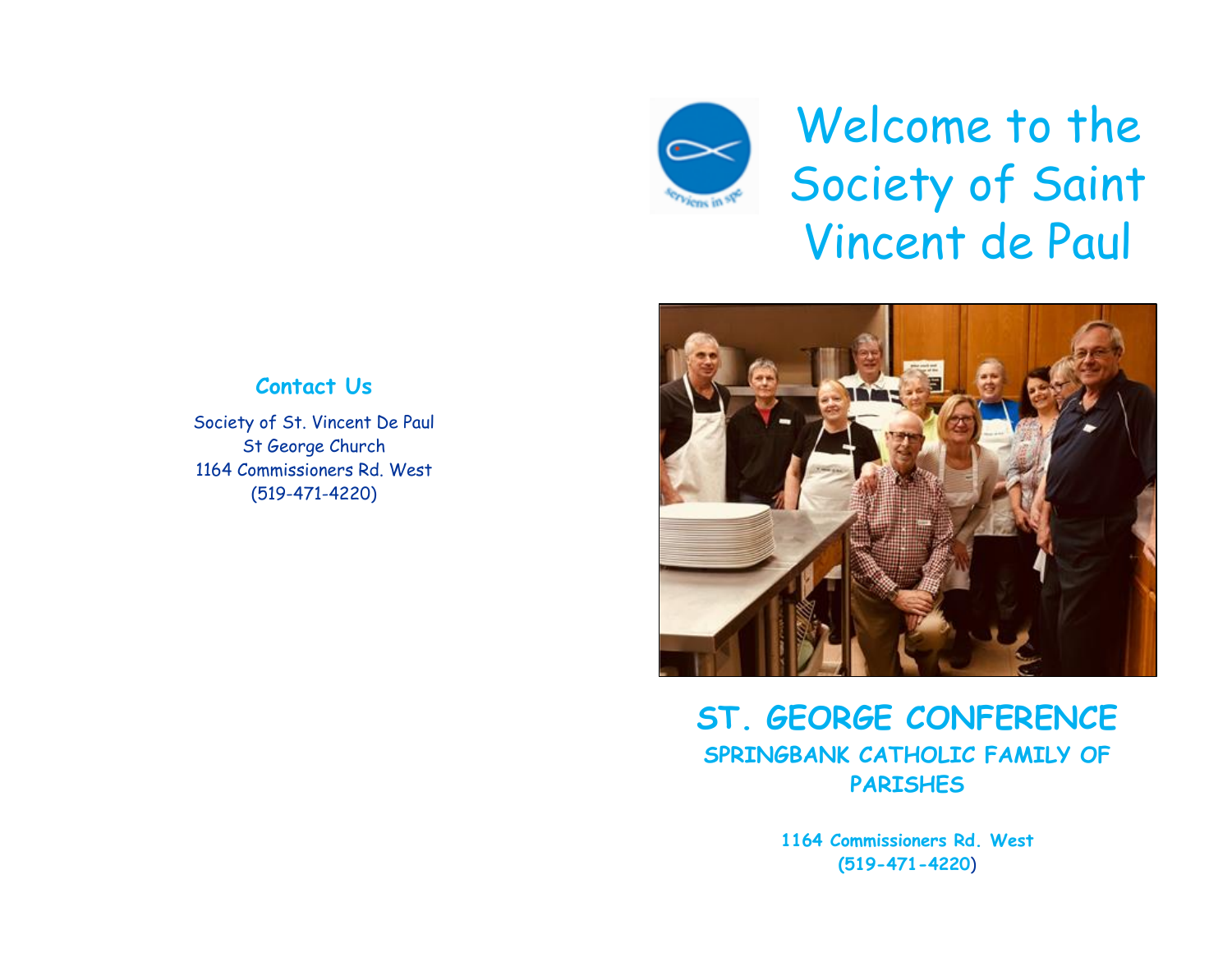## WHO ARE WE?

The Society of Saint Vincent de Paul is a lay, international, voluntary Catholic organization founded in 1833 by Frederic Ozanam and his companions. Our primary mission is personal service of the poor.

## **Origins of the Society**

#### **First Beginnings: Paris France**

Blessed Frédéric Ozanam is recognized as the main founder of the Society of Saint Vincent de Paul. He gathered around him students of like mind and faith and they confronted faculty members of the Sorbonne University who attacked their faith.

One March night in 1833, a fellow student, a non-Catholic, challenged Frédéric and friends. His question was "What are you doing for them (the poor), you and your fellow Catholics…? Show us your works!" Ozanam knew that faith must be translated into action and that, like the apostles, they needed to evangelize by the practice of charity. He rallied the group when he cried out: "The blessing of the poor is that of God…let us go to the poor,"

One evening in May 1833, Frédéric and five other students met in the office of Mr. Bailly. The "Conference of Charity" was born. They asked Sister Rosalie Rendu, a Daughter of Charity of Saint Vincent de Paul to teach them how to minister to the poor with love and respect, and she did so with much kindness. Developing a simple system, they went in teams to help the poor in their homes, in the streets, in the hospitals and in asylums. By 1834, there were more than 100 members and the Conference adopted as their patron Sant Vincent de Paul, a  $6<sup>th</sup>$  century cleric renowned for his work with the poor. The society arose from humble beginnings to become an international organization found in 130 countries with one million members.

For the complete histor**y:** <http://ssvp.on.ca/en/history.php>

## I WANT TO JOIN…  $\Rightarrow$ HERE'S WHAT WE NFFD

*"After the love of God, your principal concern must be to serve the poor with great gentleness and cordiality sympathizing with them in their ailments and listening to their little complaints… for they look on you as people sent by God to help them. You are therefore intended to represent the goodness of God in the eyes of the poor" Blessed Frederic Ozanam*

- $\Rightarrow$  All volunteers are required to have current police check on record at St. George Parish
- $\Rightarrow$  We will add your name, address, phone number and email address to our communication list
- $\Rightarrow$  Vincentians are required to review and sign the Abuse Prevention Policy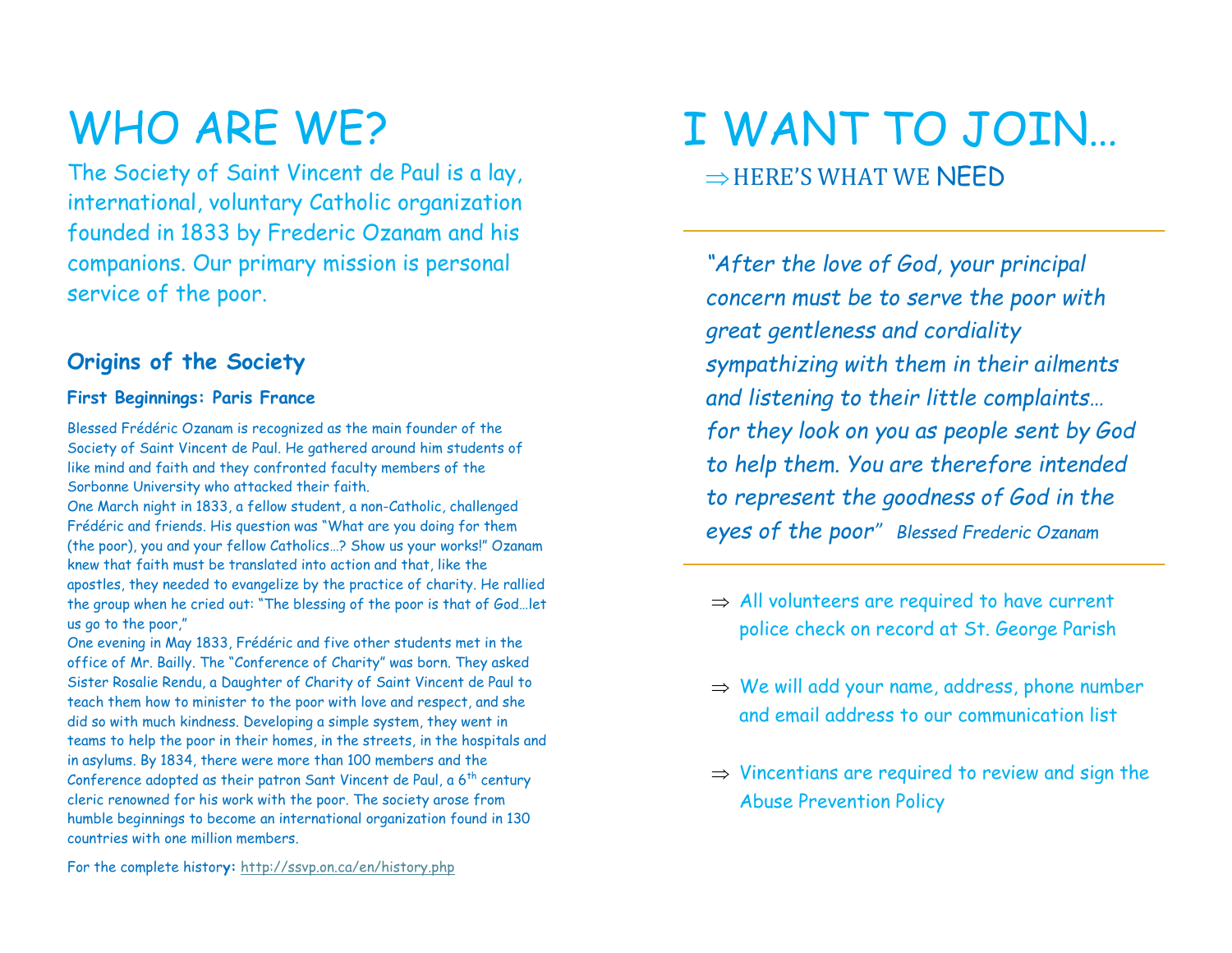## Outreach & Service

## **Ronald McDonald House**



- Monthly we buy, prepare, and serve meals to families staying at Ronald McDonald House.
- We offer friendship and comfort during their stay away from home.

## **Community Outreach**



- Byron Cares Foodbank
- London Chaplaincy Programafterschool dinner program
- St. Joseph weekly coffee social
- Helping Hands-Christmas dinner, food & gift hampers
- Community Housing breakfasts & monthly social
- Social Justice Team
- Community Garden in support of food bank

### **St. Vincent de Paul Retail Stores**



- We support the two London SSVP retail stores, volunteering to sort and assist staff
- We provide free vouchers to purchase clothing, household item and new mattresses.

## **London**

The first conference in London was founded at St. Lawrence's in 1863. St. Lawrence was the predecessor of St. Peter's cathedral, for the seat of the London diocese was still in Windsor. At present, London has 12 parish conferences, including a youth conference at Holy Family Parish. SSVP is committed to helping the poor in the London community.

## **St. George's Parish**

St. George Parish Conference was formed in 1998 at the request of Fr. Gary Goyeau because the parish was experiencing an ever-increasing number of calls from people needing help. Our founding President was Ed St. Antoine and founding Vincentians Carol Ann St. Antoine, Ralph & Keryth Fish, Brian & Martha Sinasac and Dean & Judy Bechard

 The group quickly set out on their mission with home visits, welcoming many immigrant families to their new country, and recruiting new Vincentian members. We have had blessed with leadership from Bob Thibert and our current president Brian Sinasac. The conference continues to grow and established outreach programs to help serve the needy. In 2022, we have over 50 active members. St George SSVP is in the London Particular Council of SSVP. The London Particular Council serves 13 parishes and the surrounding area. The council's role is to coordinate activities of the parishes, serve the conferences by furthering charitable activities, and encouraging continuity in serving the poor.